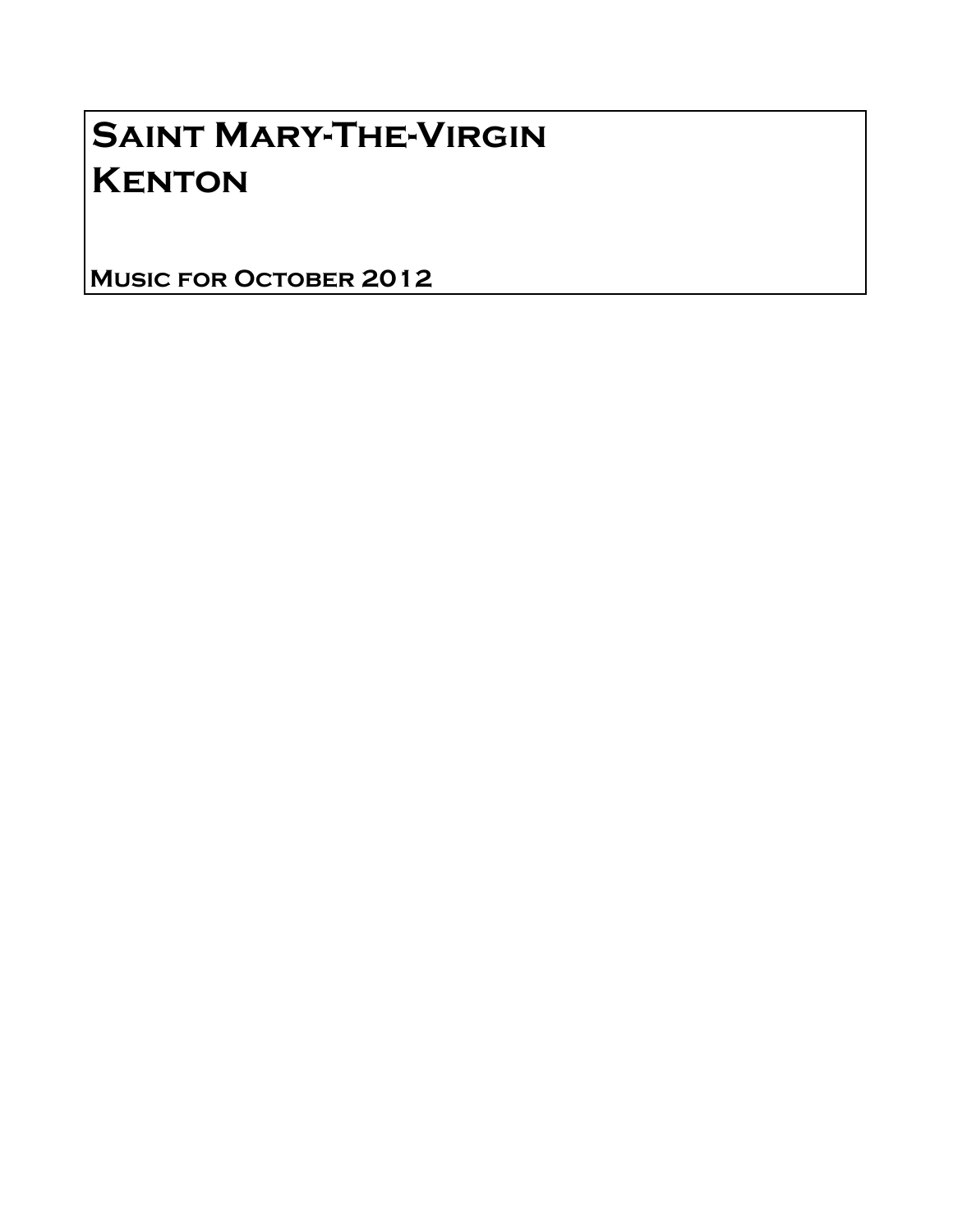## **7th October Ordinary Time XXVII**

| Introit                   | 408     | Love divine                         |
|---------------------------|---------|-------------------------------------|
| <b>Responsorial Psalm</b> |         | Page 149 - first setting            |
| Gradual                   | 369     | Happy are they, they that love God  |
| Offertory                 | 285     | For the beauty of the earth         |
| Communion                 | 298 (i) | May the grace of Christ our Saviour |
| Recessional               | 391     | King of glory, King of peace        |

- Setting Merbecke / Belmont Mass
- At communion Keep watch with me

### **14th October Ordinary Time XXVIII**

| Introit                   | 52         | O worship the Lord in the beauty of holiness |
|---------------------------|------------|----------------------------------------------|
| <b>Responsorial Psalm</b> |            | Page 150 - first setting                     |
| Gradual                   | $200$ (t5) | Jesus calls us                               |
| Offertory                 | 420        | O Jesus I have promised                      |
| Communion                 | 414        | O for a closer walk                          |
| Recessional               |            | 384 (tCH517) Jesu, my Lord, my God, my All   |
|                           | Setting    | Merbecke / Shaw                              |

At communion The family table

### **21st October Ordinary Time XXIX**

| Introit                   | CH125            | Come down, O Love Divine               |
|---------------------------|------------------|----------------------------------------|
| <b>Responsorial Psalm</b> |                  | <b>Sheet</b>                           |
| Gradual                   | CH <sub>88</sub> | Blest are the pure in heart            |
| Offertory                 | <b>CH187</b>     | From heaven you came, helpless babe    |
| Communion                 | <b>CH72</b>      | Be still, for the presence of the Lord |
| Recessional               | <b>CH113</b>     | Christ triumphant                      |
|                           | Setting          | Frances Bradford / Lourdes Gloria      |